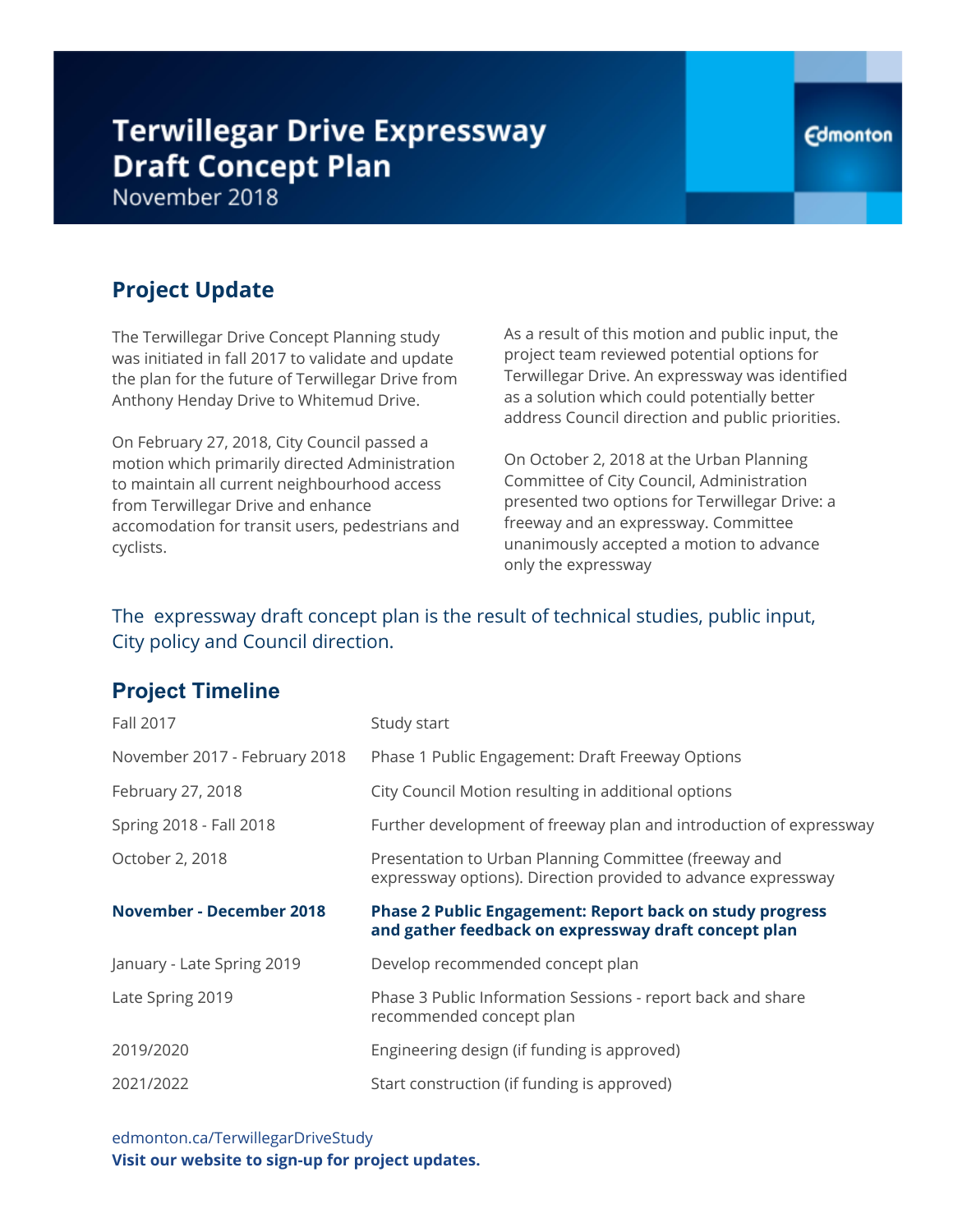### **Expressway and Freeway Comparison**

An expressway has a slightly lower speed limit than a freeway (70 km/h), with accesses at signalized intersections and the potential to accommodate transit users, pedestrians and cyclists. Examples include Manning Drive and Gateway Boulevard/Calgary Trail (without the development in the middle).

A freeway is a high-speed (80 km/h), free-flowing roadway with access through interchanges. Conditions are unsuitable for transit, pedestrians and cyclists. An example is Whitemud Drive.

| <b>Themes</b>                                                                                    | <b>Expressway</b>                                                                                                                              | <b>Freeway</b>                                                                                     |
|--------------------------------------------------------------------------------------------------|------------------------------------------------------------------------------------------------------------------------------------------------|----------------------------------------------------------------------------------------------------|
| $Cost (+/- 50%)$                                                                                 | \$300 million                                                                                                                                  | \$1.2 billion                                                                                      |
| 2030 Travel Times in peak<br>periods<br>Note: Do-nothing is 12 - 12.5<br>minutes in peak periods | 8 - 8.5 minutes                                                                                                                                | 9 mins - 9.5 minutes<br>*Full freeway not constructed by<br>2030                                   |
| <b>Construction Timeline</b><br>Note: Based on current funding<br>model                          | 3 stages<br>10 years to construct<br>Widening between Anthony<br>Henday Drive and Whitemud<br>Drive completed in Stage 1 (first<br>four years) | 8 stages<br>30 years to construct                                                                  |
| <b>Access</b>                                                                                    | Maintains all current<br>neighbourhood access                                                                                                  | Removes south access at Haddow<br>Drive<br>Potentially removes north access<br>at 40 Avenue        |
| <b>Traffic Diversions</b>                                                                        | Improves traffic flow on<br>Terwillegar Drive which will<br>minimize shortcutting traffic<br>through adjacent neighbourhoods                   | Traffic potentially diverted<br>through neighbourhood roads                                        |
| <b>Transit Opportunities</b>                                                                     | Potential for dedicated transit<br>lanes and bus stops along<br><b>Terwillegar Drive</b>                                                       | Potential for bus-on-shoulder with<br>stops on service roads                                       |
| <b>Active Transportation</b>                                                                     | Shared-use path along Terwillegar<br>Drive and connections across<br>intersections                                                             | Pedestrian access on crossing<br>roads                                                             |
| <b>Aesthetics</b>                                                                                | Similar to existing configuration                                                                                                              | High bridge (3 level) structure at<br>40 Avenue/Bulyea Road - at height<br>of second story windows |
| <b>Land Acquisition</b>                                                                          | No land required                                                                                                                               | Land potentially required to<br>accommodate some interchanges                                      |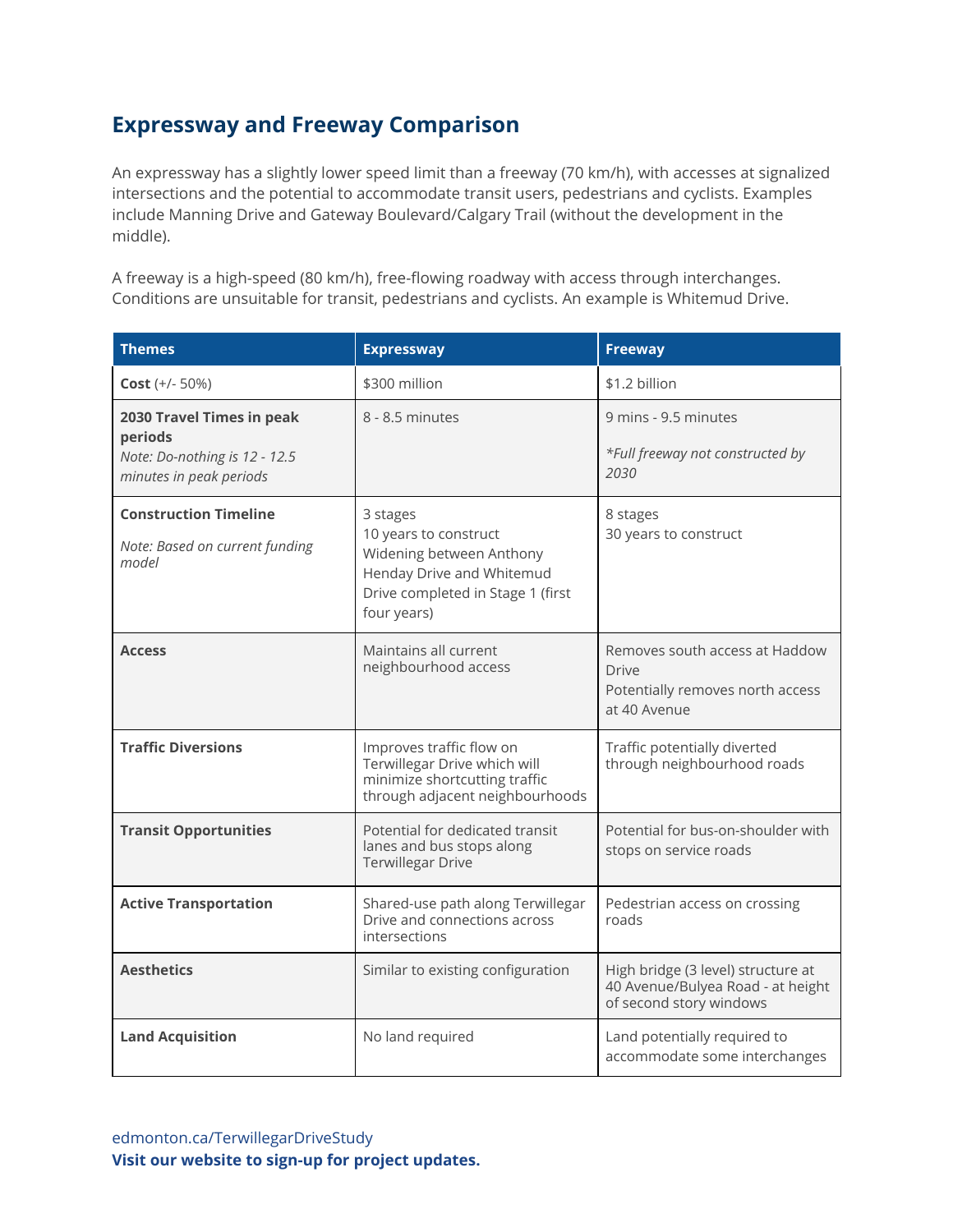# **What We Heard During Engagement**

The table summarizes the feedback received during Phase 1 engagement (November 2017 - February 2018) and how it has been considered as part of the planning and design process.

| <b>What We Heard</b>                                           | <b>What We Did</b>                                                                                                   |  |
|----------------------------------------------------------------|----------------------------------------------------------------------------------------------------------------------|--|
| Alleviate congestion quickly                                   | Advance expressway plan with shorter<br>implementation timeline than freeway                                         |  |
|                                                                | Stage 1 includes widening the full length of<br>Terwillegar Drive to 8 lanes                                         |  |
|                                                                | Stage 1 includes widening the intersections                                                                          |  |
|                                                                | City is assessing Adaptive Traffic Signal Controls to<br>improve traffic flow                                        |  |
|                                                                | Stage 2 includes widening ramps on the Terwillegar<br>Drive/ Whitemud Drive interchange and Rainbow<br>Valley Bridge |  |
| Maintain all current neighbourhood accesses                    | All neighbourhood accesses have been maintained                                                                      |  |
| Minimize traffic diversion through area<br>neighbourhoods      | Improving traffic flow on Terwillegar Drive will<br>minimize shortcutting traffic through adjacent<br>neighbourhoods |  |
| Include options for transit users, pedestrians and<br>cyclists | Plan provides a shared-use path along east side of<br>Terwillegar Drive and connections across all<br>intersections  |  |
|                                                                | Plan allows for dedicated transit lanes and bus stops<br>along the corridor. Transit service is being assessed.      |  |
| Address safety, noise and aesthetic issues                     | Reduced congestion and higher design standards<br>would help reduce collisions                                       |  |
|                                                                | Projected noise levels are within City's noise policy                                                                |  |
|                                                                | Considering planting additional trees on the corridor                                                                |  |